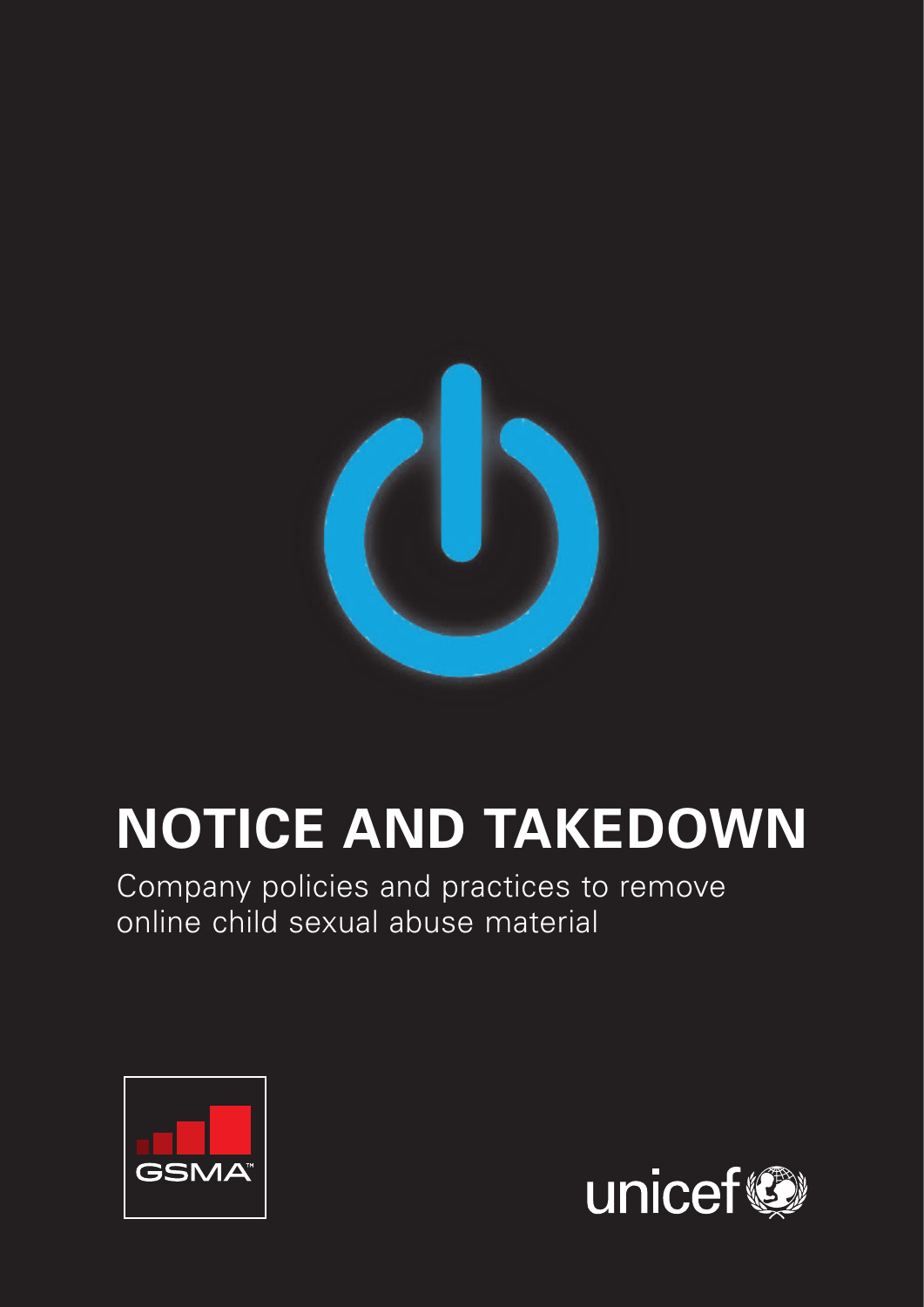#### **Copyright and disclaimer:**

Notice and Takedown: Company policies and practices to remove online child sexual abuse material was developed by UNICEF and GSMA, with inputs from a broad range of stakeholders. UNICEF and the GSMA Mobile Alliance Against Child Sexual Abuse Content thank the following organizations for their support and expert guidance: Facebook, INHOPE, the Internet Watch Foundation, INTERPOL and the National Center for Missing and Exploited Children.

All rights to this publication remain with the United Nations Children's Fund (UNICEF). No part of this document may be replicated or redistributed without the prior written permission of UNICEF and GSMA. For more information, please visit <www.unicef.org/csr> and <www.gsma.com/mobilealliance>.

#### **About the GSMA:**

GSMA represents the interests of mobile operators worldwide, uniting nearly 800 operators with more than 250 companies in the broader mobile ecosystem, including handset and device makers, software companies, equipment providers and Internet companies, as well as organizations in adjacent industry sectors. It also produces industry-leading events, such as the Mobile World Congress, Mobile World Congress Shanghai and the Mobile 360 Series conferences.

For more information, please visit the GSMA corporate website at <www.gsma.com>. Follow the GSMA on Twitter: @GSMA

#### **About the GSMA Mobile Alliance Against Child Sexual Abuse Content:**

The GSMA Mobile Alliance Against Child Sexual Abuse Content was founded by an international group of mobile operators within the GSMA to work collectively on obstructing the use of the mobile environment by individuals or organisations wishing to consume or profit from child sexual abuse content.

The GSMA Mobile Alliance's aim is to help stem, and ultimately reverse, the growth of online child sexual abuse content around the world. Through a combination of technical measures, co-operation and information sharing, the GSMA Mobile Alliance seeks to create significant barriers to the misuse of mobile networks and services for hosting, accessing, or profiting from child sexual abuse content.

For more information, please visit: <www.gsma.com/mobilealliance>

#### **Writing and editing:**

Author: Pat Walshe UNICEF: Eija Hietavuo, Amaya Gorostiaga GSMA: Natasha Jackson, Jenny Jones Editor: Catherine Rutgers

May 2016 @ United Nations Children's Fund (UNICEF) and GSMA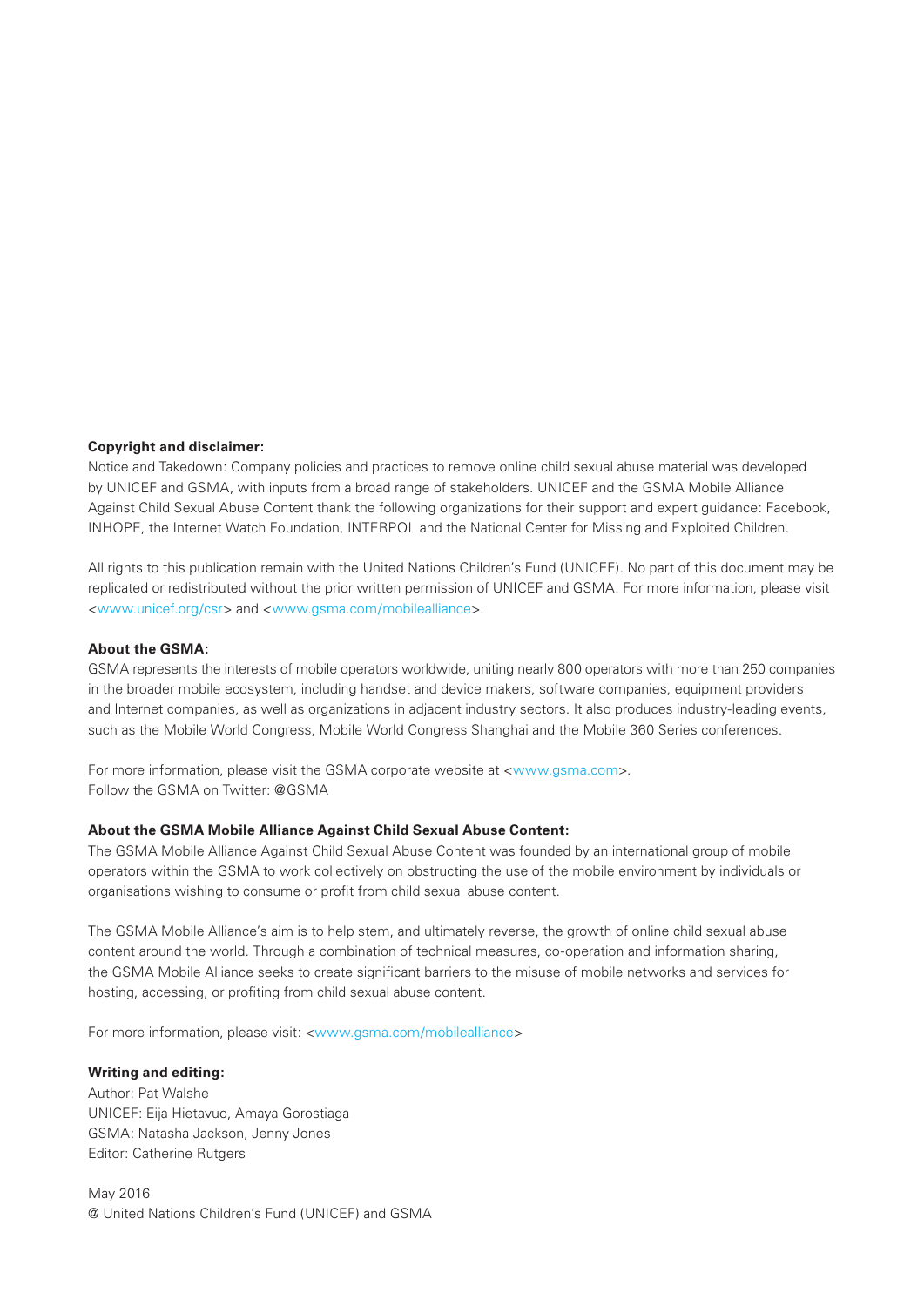### FOREWORD

The Convention on the Rights of the Child sets out the specific rights that all children, everywhere, are entitled to in order to survive and thrive, to learn and grow, and to reach their full potential.

Among these basic rights are children's right to protection from sexual exploitation and violence and the right to privacy. Children who have experienced sexual abuse, and had evidence of that abuse recorded and shared online, have been denied both of these rights. Many of them speak of the traumatic effects of knowing that evidence of their abuse continues to circulate online long after the direct, physical abuse took place.

By implementing the procedures known as 'notice and takedown' to rapidly remove this material from view as soon as it is discovered, the re-victimization of those children is minimized, as are the opportunities for others to access the material online, whether deliberately or inadvertently.

In countries where the Internet service provider (ISP) industry is able to work with law enforcement or a national hotline that specializes in handling discoveries of child sexual abuse material, notice and takedown is a first defence in keeping digital services free from child sexual abuse material.

We look forward to a world where these processes are universally in place – and all discoveries of child sexual abuse material are processed efficiently so that content is removed from view, and potential evidence is managed correctly and securely to maximize the chances of rescuing children from abusive situations.

This publication is offered in the spirit of collaboration to members of the international ISP community seeking to prevent the misuse of their services for sharing child sexual abuse material. We encourage the industry to implement such processes at the earliest opportunity.

We also urge collective action from all stakeholders. We call on governments to create an enabling environment for industry by ensuring that appropriate legislation is in place, that dedicated Internet hotline reporting facilities are established, and that law enforcement is trained and empowered to act, both nationally and internationally.

Only by working together can we truly support the survivors of child sexual abuse and create an Internet environment that is free from child sexual abuse material.

Nde 17

**Natasha Jackson,**  Head of Public Policy and Consumer Affairs, GSMA

**Eija Hietavuo,**  Corporate Social Responsibility Manager, UNICEF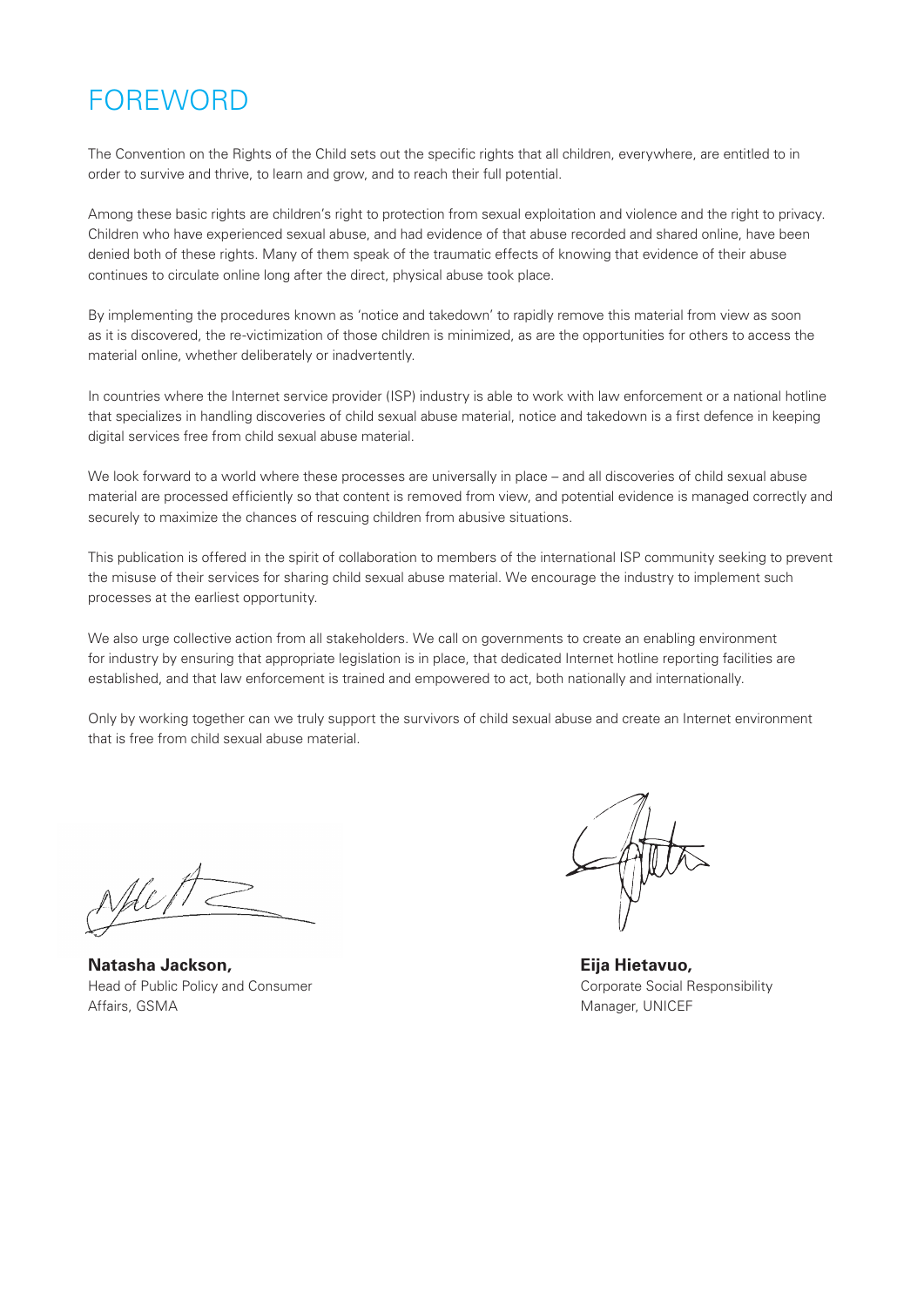# CONTENT

| 2. KEY STEPS FOR ESTABLISHING NOTICE AND TAKEDOWN CAPABILITIES 7 |  |
|------------------------------------------------------------------|--|
|                                                                  |  |
|                                                                  |  |
|                                                                  |  |
|                                                                  |  |
|                                                                  |  |
|                                                                  |  |
|                                                                  |  |
| 4. DEVELOP RELATIONSHIPS AND WORK WITH KEY STAKEHOLDERS  11      |  |
|                                                                  |  |
|                                                                  |  |
|                                                                  |  |
|                                                                  |  |
|                                                                  |  |
|                                                                  |  |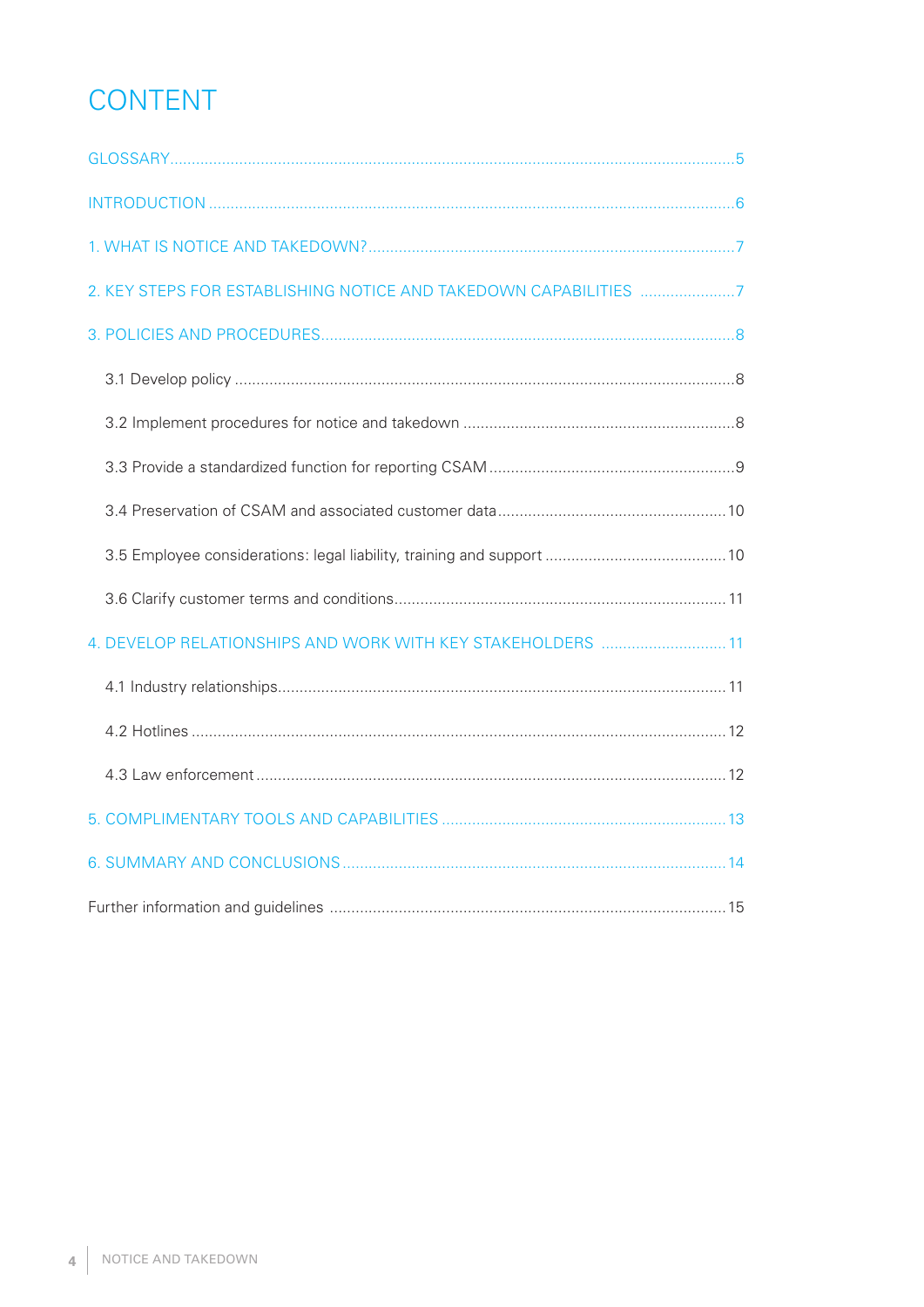## **GLOSSARY**

**Child sexual abuse material (CSAM)**, also known as 'child sexual abuse content', refers to any material that visually depicts a child in real or simulated explicit sexual activities, or any representation of the sexual parts of a child for primarily sexual purposes, by any means, including photography, video, drawings, cartoons and live streaming. Although the term 'child pornography' is used commonly in legislation and international conventions, it is often understood to be associated with depictions of sexual activity between consenting adults; therefore, use of the term 'child pornography' can mischaracterize sexual representation in which children are involved. To avoid misunderstanding, this document refers to 'child sexual abuse material', reflecting the wide spectrum of child sexual abuse materials and emphasizing the abusive and exploitative aspects of this phenomenon.

A key issue to address is that current legal frameworks that outlaw the sexual exploitation of children often refer to 'child pornography', but as highlighted by INTERPOL, 'pornography' is often perceived as consensual acts between adults and not the sexual abuse of a child.<sup>1</sup> Therefore, a key challenge remains to enshrine into national laws and international conventions a definition of child sexual abuse material that carries legal certainty and effective penalties to prevent its creation and circulation, and that supports self-regulatory notice and takedown frameworks.

It is important for all those engaged in combating child sexual child abuse material to use precise and consistent definitions in their policies and procedures, as recognized and advanced by the Interagency Working Group that has adopted global terminology guidelines on sexual exploitation and sexual abuse of children.<sup>2</sup>

**Hotlines** may be operated by a government agency or a recognised self-regulatory organization that receives and evaluates reports of child sexual exploitation and child sexual abuse material hosted online. A hotline will report child sexual abuse material to the relevant online service company and/or law enforcement requesting its removal from access and circulation by the public.

**Notice and Takedown**, known as NTD, refers to a company's procedures for receiving reports that may come from customers, employees, law enforcement or hotlines that child sexual abuse material has been discovered on the company's networks or services, and for preventing further access and distribution.

<sup>1</sup> INTERPOL, 'Appropriate Terminology', 2016, <www.INTERPOL.int/Crime-areas/Crimes-against-children/Appropriate-terminology>.

<sup>2</sup> ECPAT, 'Interagency Working Group Adopts Global Terminology Guidelines for the sexual exploitation and sexual abuse of children', 2 February 2016, <www.ecpat.net/news/interagency-working-group-adopts-global-terminology-guidelines-sexual-exploitation-and-sexual>.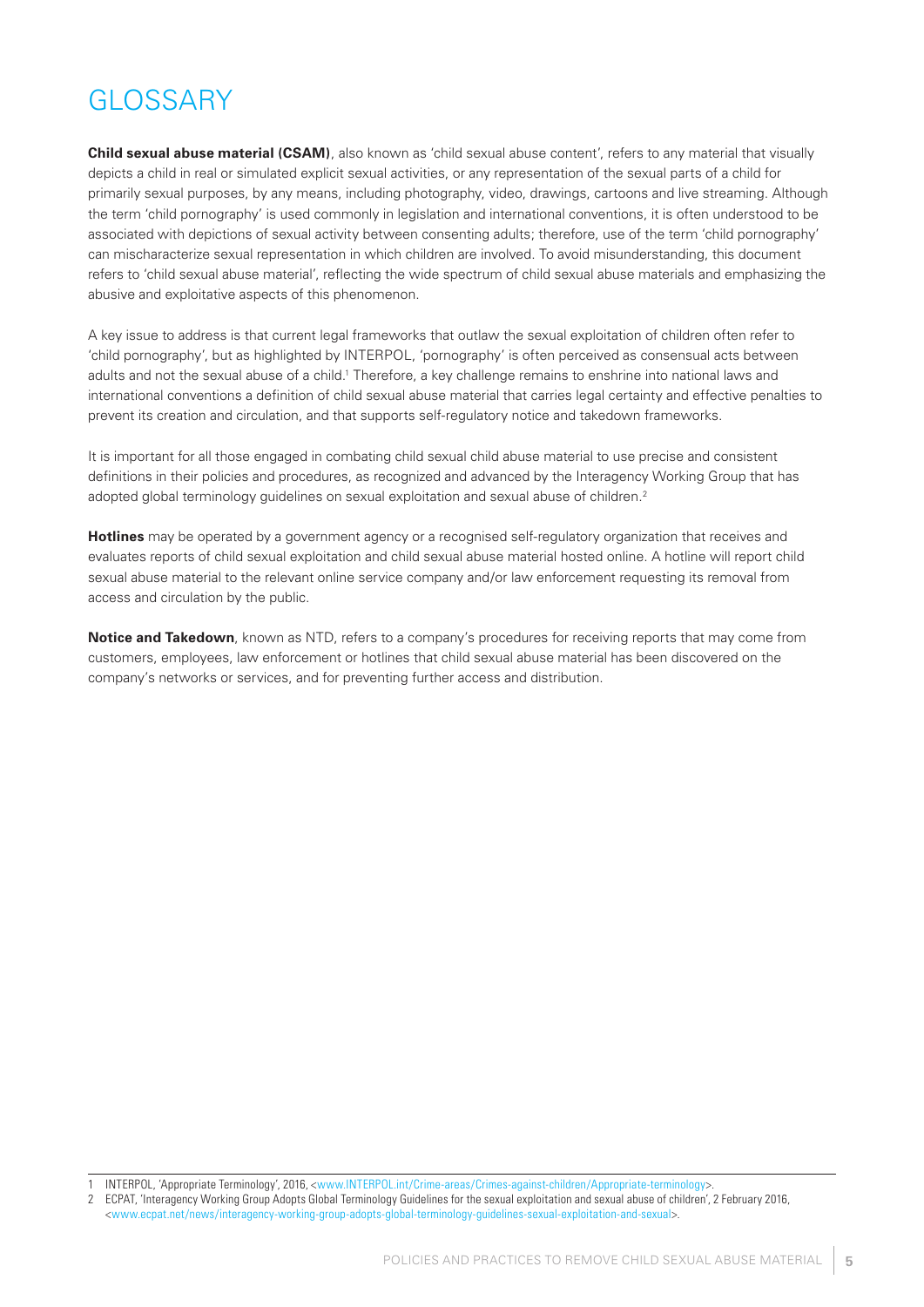### INTRODUCTION

The Internet provides unprecedented opportunities for adults, youth and children to share ideas and express opinions, and to access information, learn and communicate. However, the online environment also creates avenues for the sexual abuse and exploitation of children, and the circulation and consumption of child sexual abuse material (CSAM).

This document provides insights to help companies establish policies and practices to support the prompt and effective removal of child sexual abuse material. In particular, it provides high-level guidance on:

- Establishing a dedicated function to investigate and take appropriate action against CSAM.
- Putting in place policies and operational procedures for acting on notices to take down CSAM after it is reported and investigated, including removal from access and circulation.
- Establishing policies and practices for staff training and welfare.
- Developing relationships and working with key stakeholders such as law enforcement and national hotlines.

References and links to a range of materials that may assist companies to understand better the role and value of notice and takedown in combating child sexual abuse material online are also offered, in addition to other valuable tools and approaches.

Robust and effective practices for removing the availability of CSAM help prevent the re-victimization of children, make companies less attractive to those involved in its creation, publication and distribution, and help identify and prosecute offenders. By working together, the industry, hotlines and law enforcement can significantly reduce the amount of this abusive content online and the time it takes to remove such material.

The Internet Watch Foundation (IWF)<sup>3</sup> reports that, as of 2015, less than 0.2 per cent of worldwide CSAM was hosted in the United Kingdom, down from 18 per cent in 1996, and 38 per cent of web pages containing CSAM are removed in response to takedown notices within 60 minutes or less, and 59 per cent were removed within 120 minutes or less.<sup>4</sup> INHOPE, the International Association of Internet Hotlines, reports that, in 2014, 93 per cent of CSAM in Europe and 91 per cent worldwide was removed from public access on the Internet in less than 72 hours.<sup>5</sup> A task for industry is to reduce removal times even further to eliminate 'space' for CSAM online, and to speed up the process of identifying and recovering children from abuse.

<sup>3</sup> Established in 1996 by the Internet industry, IWF operates the 'UK Hotline', <www.iwf.org.uk/hotline>, as a way for the public and technology professionals to report criminal online content securely and confidentially.

<sup>4</sup> Internet Watch Foundation, 'New Tactics Mean 137% Increase in Identified Child Sexual Abuse Imagery'. IWF, Cambridge, United Kingdom, 13 April 2015, <www.iwf.org.uk/about-iwf/news/post/407-new-tactics-mean-137-increase-in-identified-child-sexual-abuse-imagery>; and IWF, Annual Report 2015, p. 11, <https://www.iwf.org.uk/assets/media/annual-reports/IWF%202015%20Annual%20Report%20Final%20for%20web.pdf>.

<sup>5</sup> INHOPE, '2014 Facts, Figures & Trends: The fight against online child sexual abuse in perspective', 2015, <www.inhope.org/tns/resources/statistics-and-infographics/statistics-and-infographics-2014.aspx> .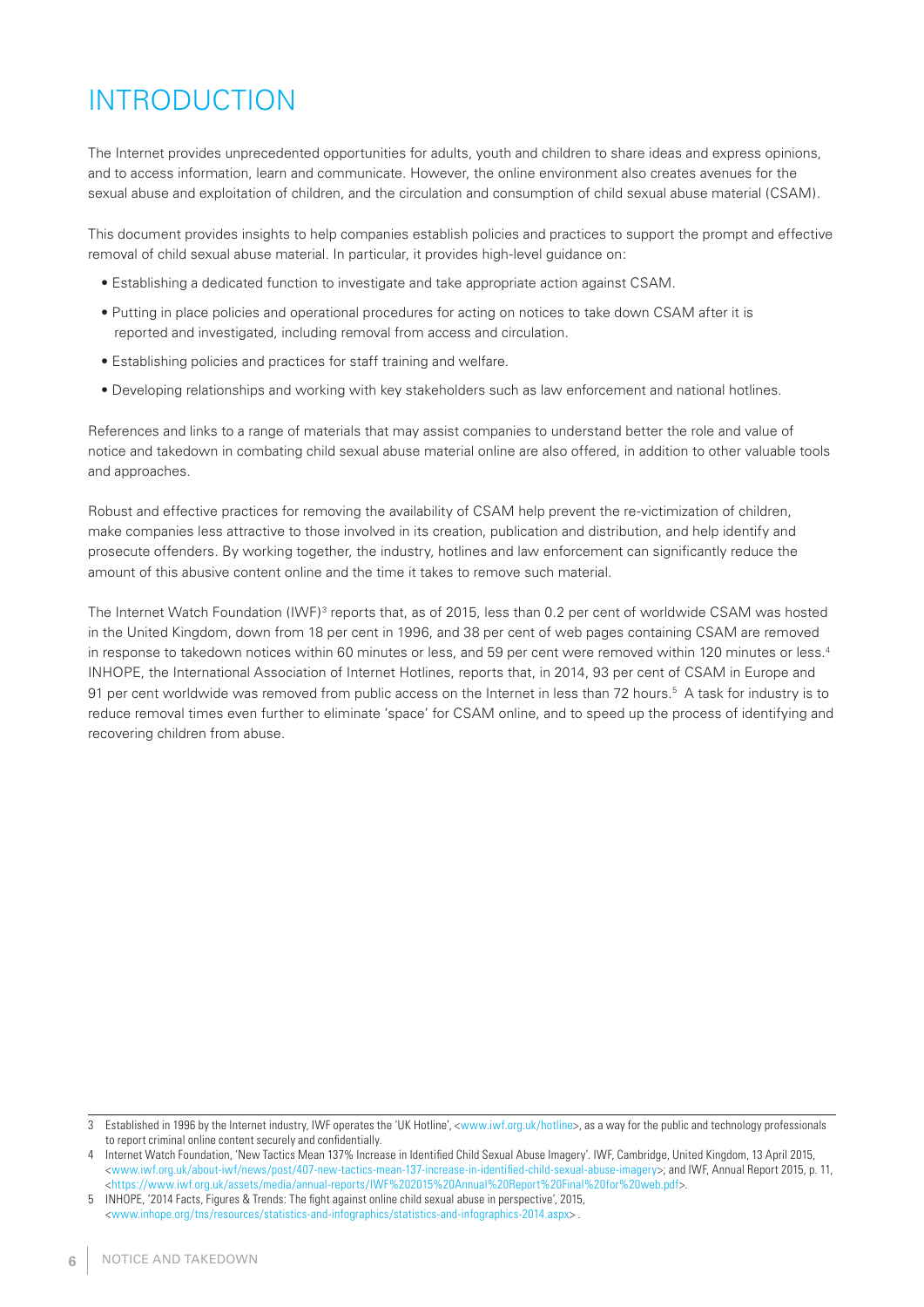### 1. WHAT IS NOTICE AND TAKEDOWN?

'Notice and takedown' is considered to be a vital tool in removing CSAM at its source, keeping the Internet free of this content, and disrupting the cycle of sexual exploitation and abuse of children and their re-victimization.<sup>6</sup> It refers to a company's procedures for handling reports that may come from customers, employees, law enforcement or hotlines that child sexual abuse material has been discovered on the company's networks or services.

A notice received from law enforcement or a hotline that asks a company to "take down" CSAM may be incorrectly perceived – it is important to understand that a takedown notice does not automatically mean a request to delete the material. 'Takedown' means acting promptly to identify whether the reported material is illegal, and if so, to remove and isolate the content from being viewed or circulated by the public. Deleting CSAM may compromise an ongoing criminal investigation that is unknown to the company, and also prevent the identification of children who are being abused.

If CSAM is confirmed, it should be securely isolated within the company's networks and services and accessible only to those employees authorized to investigate and take action on CSAM reports. Companies should check the law applicable in their jurisdictions on handling child sexual abuse material.

### 2. KEY STEPS FOR ESTABLISHING NOTICE AND TAKEDOWN CAPABILITIES

As reflected in the *Guidelines for Industry on Child Online Protection* developed by the International Telecommunication Union (ITU) and UNICEF,<sup>7</sup> an increasing number of responsible companies are taking fundamental steps to help prevent their networks and services from being misused to disseminate child sexual abuse material or to facilitate the sexual exploitation of children. This section highlights key steps you can take to establish effective and practical notice and takedown capabilities.

In the first instance, there are five fundamental steps a company can take to help ensure there is 'no space' for CSAM in the services it offers:

- First, **seek board-level commitment**, support and sign off to outlaw and combat CSAM. This will send a clear message to employees and any person using the company's networks and services that child sexual abuse material will not be tolerated and that the company will cooperate fully with law enforcement and other stakeholders to combat CSAM.<sup>8</sup>
- Second, **develop a clear policy** that sets out the company's commitment and position on CSAM. This is important for setting a company's internal direction.
- Third, **assign responsibility for putting that policy into practice, and develop clear documented procedures** and capabilities for removing CSAM from public access and further circulation. Ensure these procedures are accessible within the company and also apply to third parties used by the company and who have a role in notice and takedown.
- Fourth, **establish a dedicated function** staffed by trained employees. This minimizes the impact on other employees from exposure to CSAM and helps avoid a company's liability from possible prosecution where possessing or viewing CSAM is illegal even for employees (*see Section 4.2*).
- Fifth, **seek to establish a memorandum of understanding** between the company, national law enforcement and your national hotline that gives protection to employees acting in a professional capacity to investigate, report and remove CSAM.<sup>9</sup> This will help address employees' concerns and anxieties over possible prosecution for simply doing their jobs.

<sup>6</sup> See, for example: Internet Watch Foundation, Annual Report 2015,

<sup>&</sup>lt;https://www.iwf.org.uk/assets/media/annual-reports/IWF%202015%20Annual%20Report%20Final%20for%20web.pdf>.

<sup>7</sup> International Telecommunication Union and United Nations Children's Fund, Guidelines for Industry on Child Online Protection, ITU and UNICEF, 2014, <www.unicef.org/csr/COPguidelines.htm>. Also see: UK Council for Child Internet Safety, Child Safety Online: A practical guide for providers of social media and interactive services, UKCCIS, 29 February 2016, <www.gov.uk/government/publications/child-safety-online-a-practical-guide-for-parents-and-carers>. 8 For example, see: Twitter Inc., 'Help Center: Child sexual exploitation policy', 2016, <https://support.twitter.com/articles/37370>.

As noted in the example of the United Kingdom, "Individuals or organisations who accidentally discover criminal activity or to whom such activity is reported require protection from the risk of prosecution where, in order to report it, they make a copy." – Crown Prosecution Service and Association of Chief Police Officers, *Memorandum of Understanding between Crown Prosecution Service (CPS) and the Association of Chief Police Officers (ACPO) Concerning Section 46 Sexual Offences Act 2003*, CPS and ACPO, United Kingdom, 4 October 2004, p. 3, <www.cps.gov.uk/publications/docs/mousexoffences.pdf>.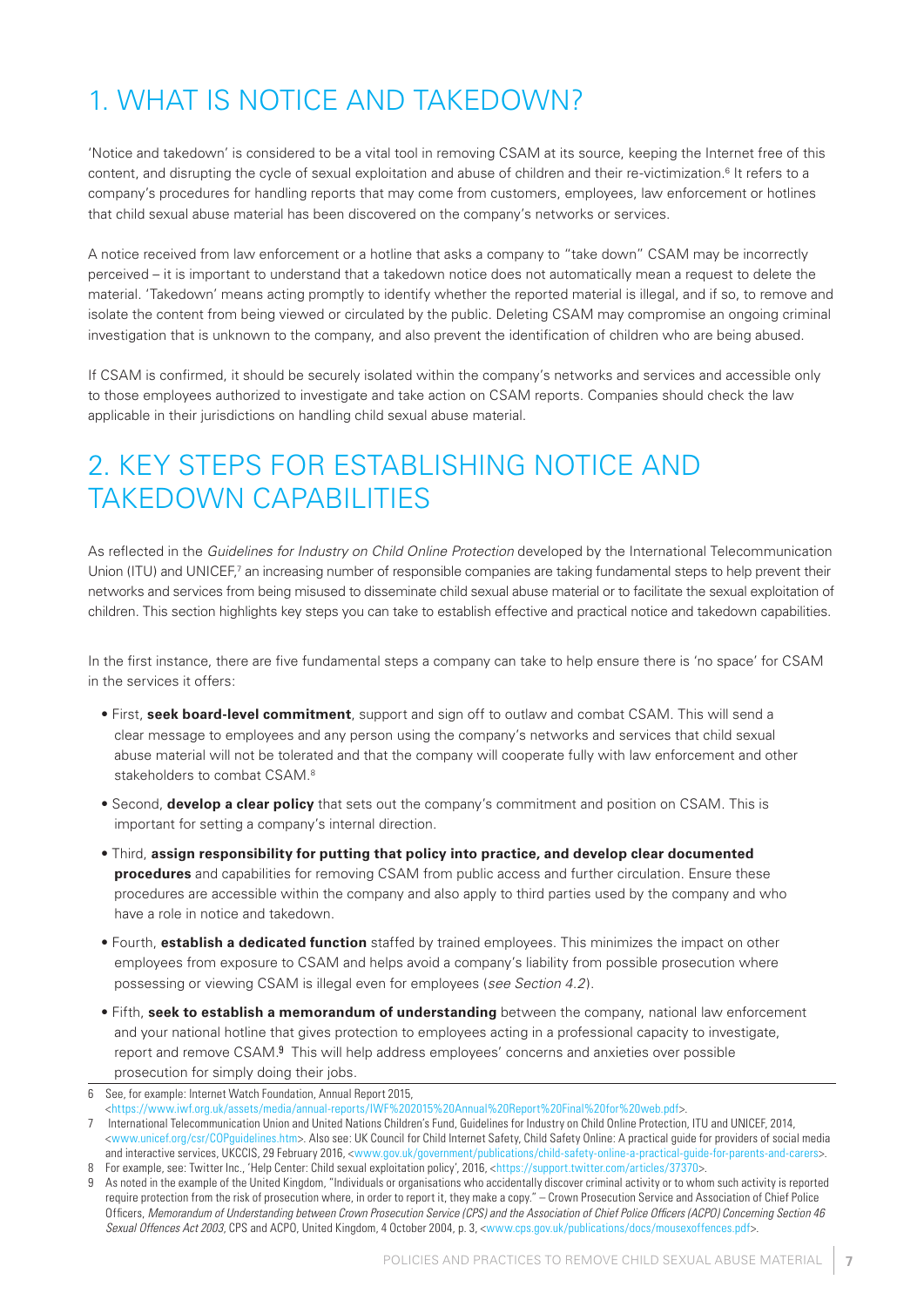### 3. Policy and procedures

#### 3.1. Develop policy

It is important to develop a policy and clear documented procedures and processes for handling notice and takedown requests, and ensuring the prompt isolation and removal of CSAM from public access and further circulation. The policy and procedures should reflect national law, as in some countries it may be illegal to remove CSAM without first receiving authorization from law enforcement.

The policy and procedures should be clear and easy to understand, set out staff responsibilities and provide clear guidance on how to process CSAM reports, and include key Do's and Don'ts. For example, staff should be advised not to circulate or share CSAM and to process such material strictly in accordance with the policy and procedures. The procedures should reflect not only the requirements of the dedicated CSAM investigation function, but they should also provide clear guidance to customer services and frontline staff to ensure reports are handled in a compliant and effective manner.

A good policy and effective procedures are vital to ensuring the integrity of the process, and provide the foundations for ensuring the swift removal of CSAM from circulation and to supporting the flow and collation of intelligence to help identify and rescue children who appear in CSAM and to prosecuting offenders.

#### 3.2. Implement procedures for notice and takedown

It is important that CSAM is handled in accordance with the law for a number of key reasons. These include protecting companies and employees from liability, ensuring the swift removal of materials and the recovery and safekeeping of children, and to maintaining the evidential integrity of the process and data in support of the prosecution of the offenders.

There is no uniform law on notice and takedown of child sexual abuse material or content – each country may have its own laws defining CSAM and outlining obligations for notice and takedown. Therefore, it is necessary to establish and follow a policy and process based on national legislation.

In 2000, the European Parliament and the Council of the European Union issued a directive on 'electronic commerce', under which Internet service providers become liable once they have knowledge of illegal activity on their networks.<sup>10</sup> The directive does not prescribe specific notice and takedown procedures; rather, it has led to successful voluntary self-regulatory schemes for notice and takedown in countries including Germany and the United Kingdom.<sup>11</sup>

In the United States, companies are required to report CSAM to the National Center for Missing and Exploited Children (NCMEC), which has operated the CyberTipline reporting function since 1998. The hotline accepts and actions reports of suspected child exploitation, including CSAM, and works with industry to establish good practice and ensure effective processes.<sup>12</sup>

A notice and takedown process may take three key forms:

- A report may be received directly from a member of the public about potential CSAM hosted on the company's network or services; in this case:
	- Local law may permit the company to isolate and/or remove from public access the reported material.
	- A company may then immediately refer the potential CSAM to law enforcement or a national hotline, pending formal instruction for the permanent removal from circulation or deletion from the company's networks.
- A notice may be received directly from a national hotline requiring the takedown of reported CSAM, or removal of a URL that provides access to the CSAM.
- A notice may be received directly from law enforcement demanding and authorizing the takedown of CSAM.

<sup>10</sup> Directive 2000/31/EC of the European Parliament and of the Council of 8 June 2000 on certain legal aspects of information society services, in particular electronic commerce, in the Internal Market, <http://eur-lex.europa.eu/legal-content/EN/TXT/HTML/?uri=CELEX:32000L0031&from=EN>.

<sup>11</sup> Wei, Weixiao, Online Child Sexual Abuse Content: The development of a comprehensive, transferable international Internet notice and takedown system, Nominet Trust and Internet Watch Foundation, 2010, <www.iwf.org.uk/resources/independent-report>.

<sup>12</sup> National Center for Missing and Exploited Children, 'CyberTipline', 2016, <www.missingkids.org/cybertipline/>.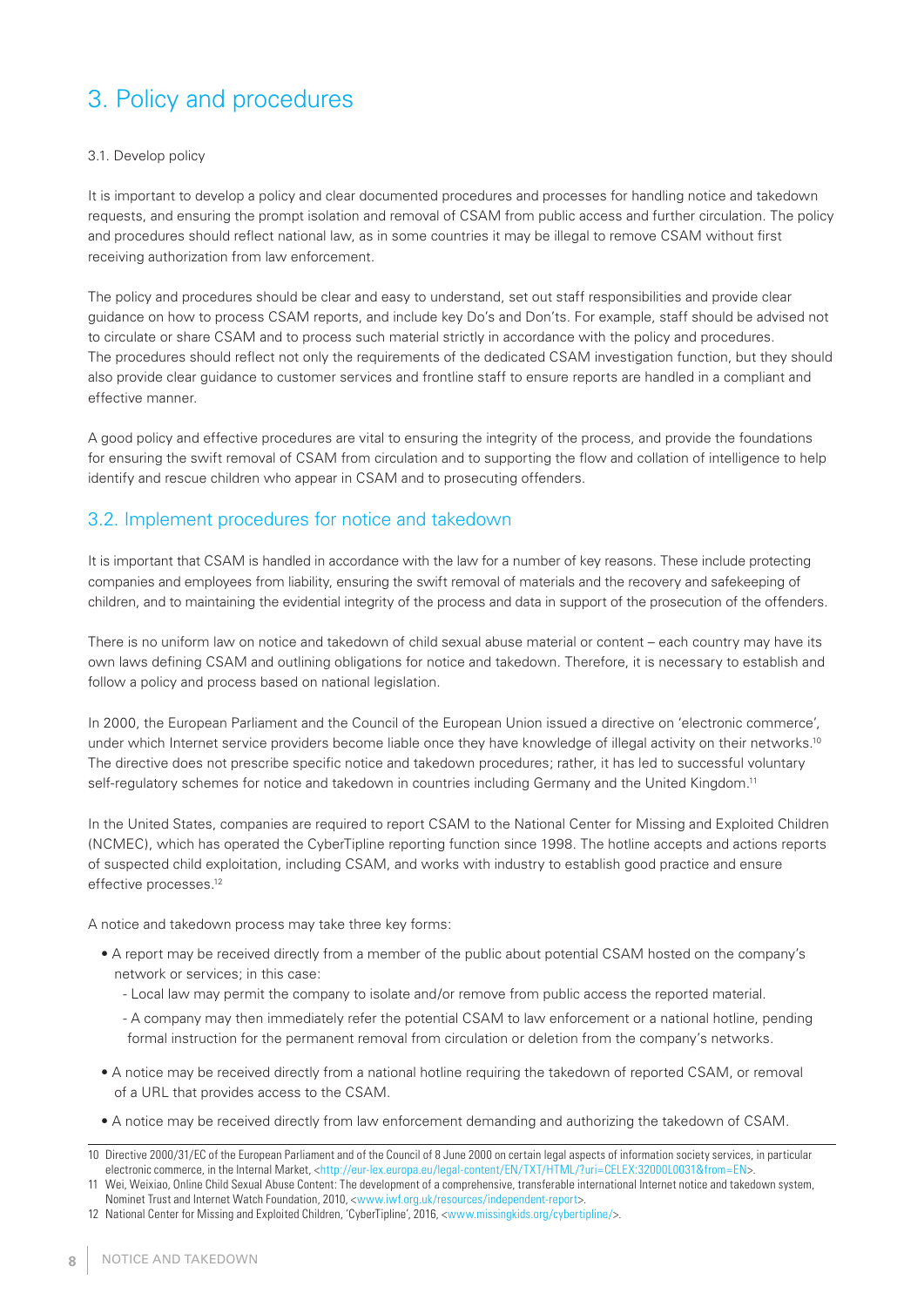The figure below illustrates an example of the process flow.

#### Example of a process for removing CSAM after reports from customers, or from hotlines and law enforcement agencies



#### 3.3. Provide a standardized function for reporting CSAM

Many companies provide a simple and easy-to-use mechanism, often via their websites, for reporting CSAM directly to the company or to law enforcement or hotlines.13 Ensure customer services are aware of the process and how to advise people to follow it.

It's a good idea to publish information alongside the reporting function that explains in clear, simple terms the company's position on CSAM and how the reporting process works, including liaison with law enforcement and hotlines. It is important that people have confidence and trust in the process and that it is easy to find and quick and simple to use.

If possible, enable anonymous reporting to encourage people to come forward to report CSAM without fear of secondary legal repercussions. Anonymity helps capture "child sexual abuse material which may otherwise have gone unreported."14 If you choose to allow anonymous reporting, make it clear that the company will not be able to acknowledge or follow up the report directly

If the reporting tool refers reports internally, these should go directly to a dedicated CSAM function within the company and not to customer services or other general business areas (*see Section 3.5, on employee considerations*). The function may reside with the team that handles police enquiries, or with other security functions.

The reporting tool should ask users for information to help identify and confirm the existence of CSAM. This information may include the nature of the materials, the URL of the website hosting the material, whether they became aware of it via email, messaging or social media, the use of live video, and the date and time of discovery or receipt of CSAM. Examples15 of various approaches to reporting online content can be found in the *Principles for the Safer Use of Connected Devices and Online Services by Children and Young People in the EU*16 and *Child Safety Online: A Practical Guide for Providers of Social Media and Interactive Services.*<sup>17</sup>

It is recommended that you liaise with your national law enforcement agency and hotline to develop a consistent approach and to support any subsequent investigation and prosecution. It is also good practice to 'white list' the email address of hotlines and law enforcement agencies from whom you may receive a CSAM notice and takedown request. It is also best practice to establish nominated points of contact between the company and applicable hotlines and law enforcement – the company point of contact should be accessible out of hours.

<sup>13</sup> INHOPE members' hotlines, for example, are found at <www.inhope.org/gns/our-members.aspx>

<sup>14</sup> Smith, Sarah, Global Strategies for Tackling Child Sexual Abuse Material Online (2014) report produced for the Winston Churchill Memorial Trust, 2014, n.p., <www.wcmt.org.uk/sites/default/files/report-documents/Smith%20Sarah%20Report%202014%20Final%202.pdf>.

<sup>15</sup> Mobile Operator's Contribution to Notice and Take Down, the Mobile Alliance Against Child Sexual Abuse Content (May 2012) <www.gsma.com/mobilealliance>. 16 ICT Coalition. <http://www.ictcoalition.eu/commitments>.

<sup>17</sup> UK Council for Child Internet Safety, 2016, <https://www.gov.uk/government/uploads/system/uploads/attachment\_data/file/487973/ukccis\_guide-final\_\_3\_.pdf>.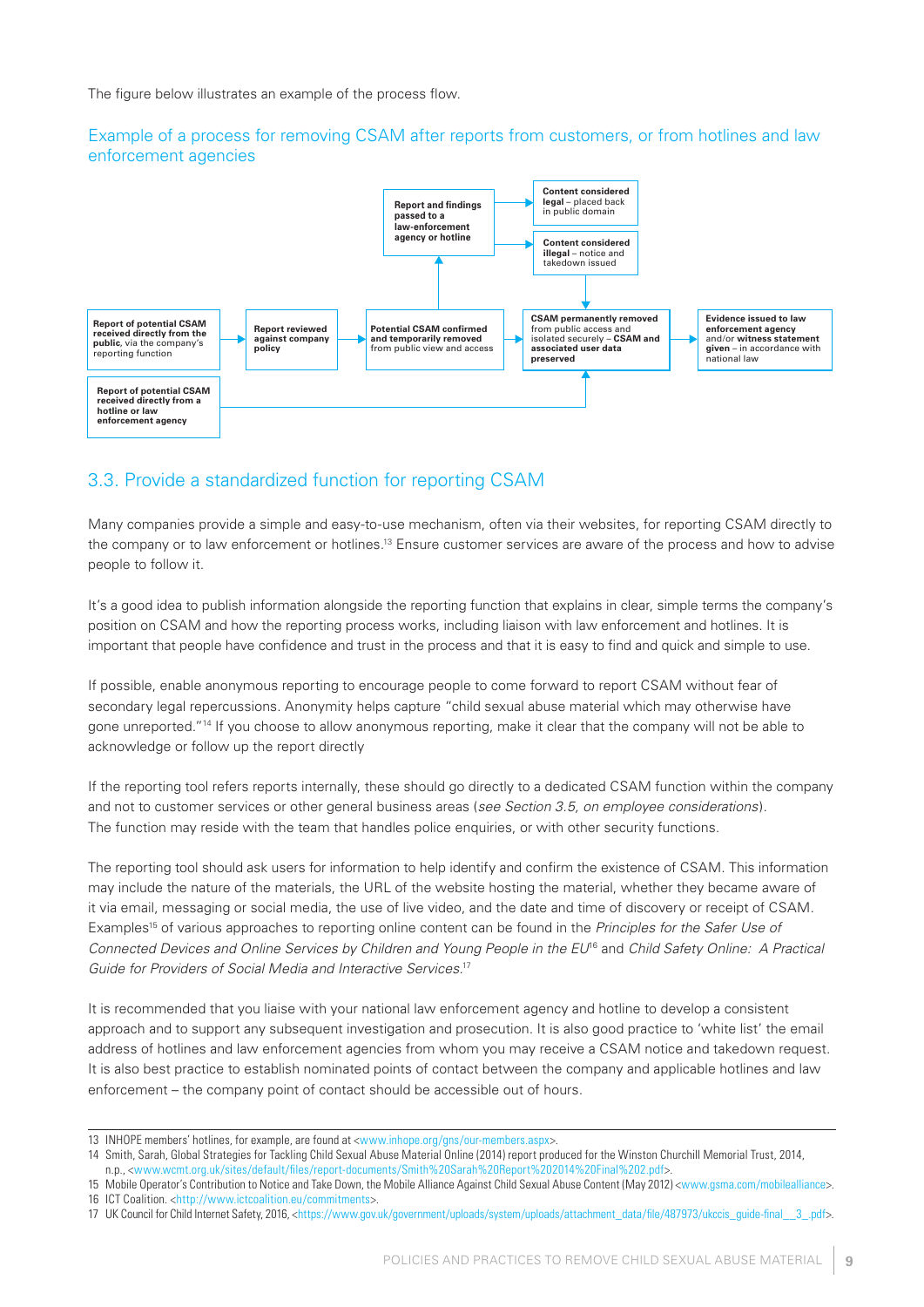#### 3.4. Preservation of CSAM and associated customer data

Where a report of CSAM is confirmed and the material removed from public access and circulation, the law or industry practice may require the preservation of CSAM in a secure environment, accessible only to authorised employees. This may include the preservation of the report itself, and associated customer data relating to the CSAM. The data may be required to support any investigation or prosecution pursued by law enforcement.

The period for which CSAM and associated data is retained should be determined with law enforcement only in accordance with applicable national law.18

#### 3.5. Employee considerations: legal liability, training and support

There are crucial considerations and steps that companies can take to ensure the effective takedown of CSAM and to protect the welfare of staff.

First of all, viewing child sexual abuse material may be a criminal offence. In order to facilitate notice and takedown, legal frameworks should exempt designated industry staff from prosecution. Check to see if your employees are exempt and how best to protect them. Protection in law from strict legal liability is an important element in encouraging commitment and action on removing CSAM within industry and addressing employee anxiety and distress over potential prosecution for processing CSAM reports. If no exemption applies in your country you may wish to consider working at an industry level to press for such protection.

Ensure that designated employees are comfortable with the role of investigating and removing CSAM. It is also good practice to ensure staff are vetted and assessed for their suitability for the role that they agree to regarding the review and takedown of CSAM.

Make sure the recruitment process is transparent and that employee contracts set out their role and the support offered by your company. Hotlines such as the Internet Watch Foundation use the interview process to assess "whether applicants have the personal attitudes and qualities appropriate to the role prior to progressing to the more formal stages of interview."19

Constant exposure to child sexual abuse material can be stressful and even traumatic for employees.<sup>20</sup> You can equip and help protect your staff by following some simple steps:

- Engage with other industry peers, hotlines and law enforcement to identify training and resource requirements to ensure employees are equipped to do their jobs effectively and feel empowered to combat CSAM.
- Conduct testing to ensure staff understand and effectively implement company policy and specified processes.
- Limit the amount of time employees are exposed to CSAM.
- Provide a dedicated workspace to the team that handles reports of CSAM.
- Provide privacy screens for desktop or laptop monitors to help prevent accidental exposure of CSAM and related reports to other employees.
- Establish an employee support programme and provide access to confidential counselling services.

Adopting these measures can help reduce employee turnover, illness and sick leave related to this challenging task.<sup>21</sup>

<sup>18</sup> See for example, 'Guidelines for Law Enforcement' adopted by Twitter <https://support.twitter.com/articles/41949#5>

<sup>19</sup> Smith, Sarah, Global Strategies for Tackling Child Sexual Abuse Material Online (2014) report produced for the Winston Churchill Memorial Trust, 2014, n.p. 20 See, for example: Reisman, Judith, 'Picture Poison: Viewing pornography for a living can be deadly', Salvo, Autumn 09, pp. 23–25, <www.practicalhomicide.com/Research/ReismanSV10.pdf>.

<sup>21</sup> *For more information on supporting employees, see:* Technology Coalition, *Employee Resilience Guidebook for Handling Child Sexual Abuse Images*, March 2013, <www.technologycoalition.org/wp-content/uploads/2012/11/EmployeeResilienceGuidebookFinal7-13-1.pdf>; and INHOPE, *Staff Welfare Best Practice Paper*, 2013, <http://inhope.org/Libraries/Best\_Practice\_Papers/Best\_Practice\_-\_Staff\_Welfare\_2013.sflb.ashx>.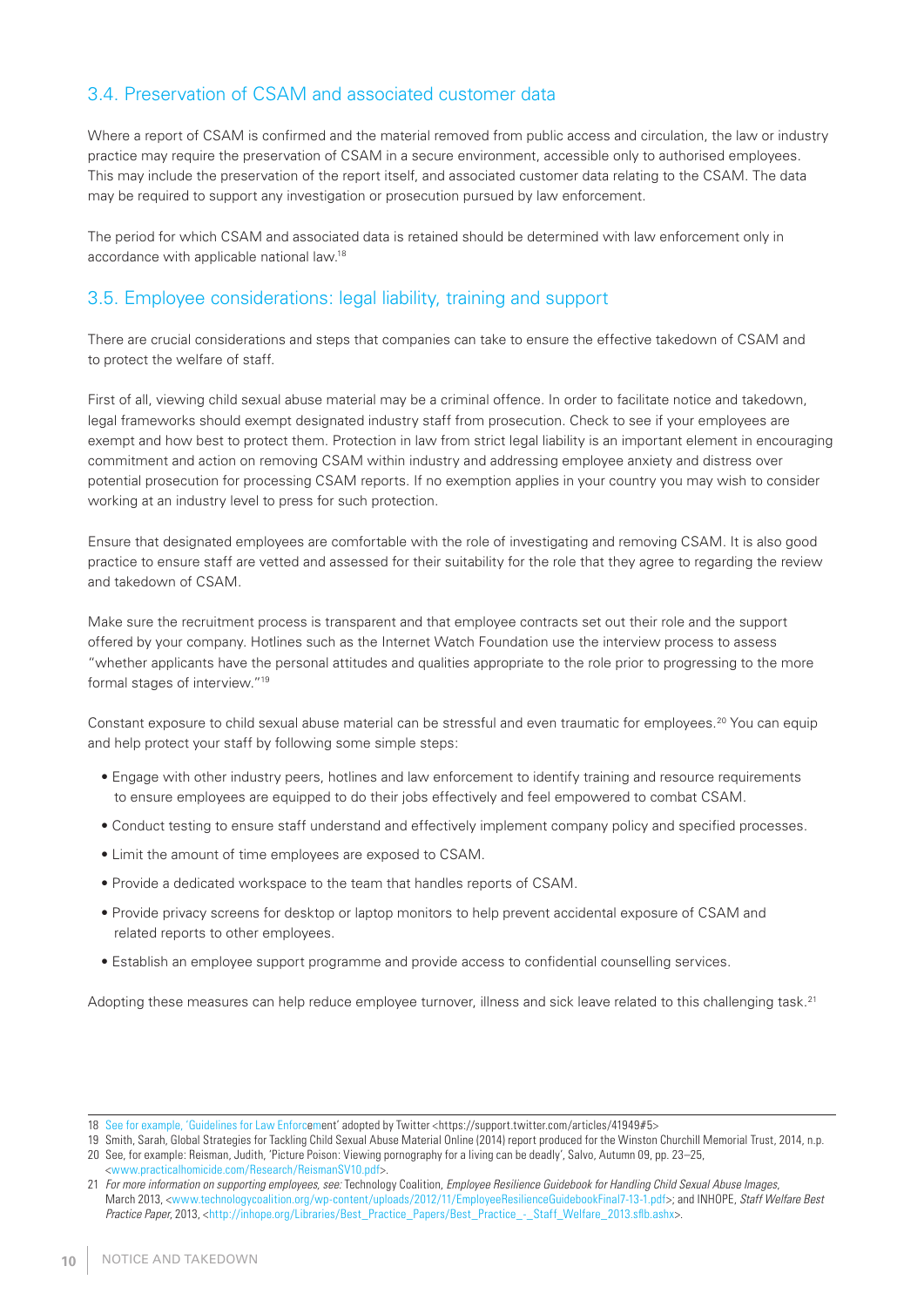#### 3.6. Clarify customer terms and conditions

Terms and conditions offer a crucial way for a company to make clear what content and behaviour is acceptable and to prohibit illegal activities such as the circulation of CSAM. Clearly state details on the following items in terms and conditions:

- Note that offering or distributing illegal materials such as CSAM or other actions to sexually exploit children are not allowed.
- Specific actions that will be taken by the company, such as reporting CSAM to law enforcement or hotlines, and cooperation with any investigation and prosecution, including the preservation and disclosure of associated data.
- Whether you will suspend or close accounts and services if the terms and conditions are violated.
- The redress process that is available if customers wish to challenge a decision to remove or otherwise act on reports of CSAM.

It may also be useful to provide hyperlinks to information about the company's position on CSAM and an acceptable use guide, and/or links to guidance or resources provided by law enforcement or a national or international hotline organization.

The intent is to leave customers in no doubt about their responsibilities and the rights and powers of a business to deal with reports of potential CSAM.

### 4. DEVELOP RELATIONSHIPS AND WORK WITH KEY STAKEHOLDERS

Liaison with industry, government, law enforcement and hotlines is invaluable in developing robust practices for combating CSAM. While national laws generally make the production and distribution of CSAM illegal, such acts take place across borders and legal jurisdictions. Combating CSAM in a globally connected world requires cross-border cooperation and enforcement – it is a shared responsibility.

Engagement and cooperation are crucial to achieving a number of key aims and joint responsibilities, including:

- Swift removal of CSAM from circulation.
- Supporting the flow and collation of intelligence to help identify and rescue children who appear in CSAM, as per INTERPOL's International Child Sexual Exploitation image database.<sup>22</sup>
- Ensuring there is 'no space' online for CSAM and that people work together to protect children's right to privacy and freedom from sexual exploitation and violence.

#### 4.1. Industry relationships

Consider establishing relationships with industry peers and developing an industry-level code of practice that sets out policy and standardized practices on notice and takedown of CSAM. This encourages the sharing of best practice and strengthens actions against CSAM at the national and international levels. An example of this is the global Mobile Alliance Against Child Sexual Abuse Content, which has produced a range of guidance and advice and created a network of invaluable relationships to help keep mobile services free from CSAM.23

In the United Kingdom, a broad coalition of industry engaged with the national hotline, the Internet Watch Foundation, and agreed on a code of practice that defines the notice and takedown procedure by which service providers remove or disable access to potentially illegal content hosted on their networks after receiving a notice from the IWF.<sup>24</sup>

<sup>22</sup> INTERPOL, 'Victim Identification', 2016, <www.INTERPOL.int/Crime-areas/Crimes-against-children/Victim-identification>.

<sup>23</sup> GSMA, 'Mobile Alliance', <www.gsma.com/mobilealliance>.

<sup>24</sup> Internet Watch Foundation, 'IWF Funding Council Code of Practice for Notice and Takedown of UK Hosted Content within IWF Remit', <www.iwf.org.uk/members/member-policies/funding-council/code-of-practice>.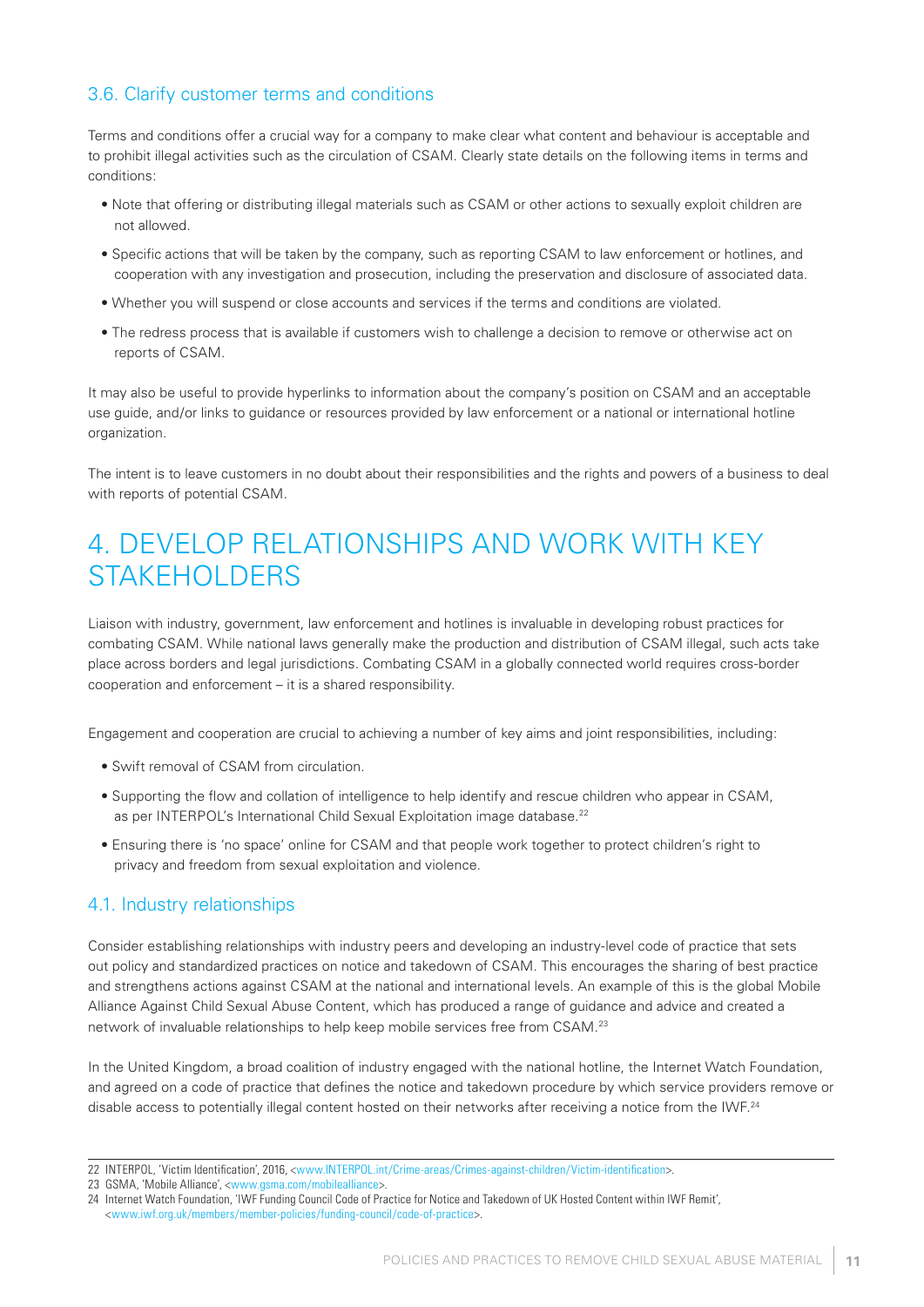#### 4.2. Hotlines

Dedicated national and international hotlines play an increasing and vital role in identifying and issuing reports of CSAM, in liaising with law enforcement and in issuing notices to industry for the effective takedown of abuse materials. As a company, you may wish to identify the national hotline and engage with it to help establish good practice and a dedicated line of communication to ensure the effective receipt and action of a takedown notice.

Information about, and links to, national and international hotlines is offered by INHOPE,25 a collaborative network of 51 hotlines in 45 countries worldwide dealing with illegal content online. If no hotline is available in your country, you can consult the joint GSMA and INHOPE publication on setting up a hotline, or the INHOPE Foundation's interactive 'Hotline Development Guide'.26

#### 4.3. Law enforcement

Engagement with law enforcement will help foster strong relationships that support knowledge sharing and the development of best practice, and help ensure notice and takedown procedures are effective and operate in accordance with national legal frameworks. Your national and regional law enforcement agencies may have dedicated units and specific policies regarding the investigation, and prosecution when appropriate, of CSAM.

A good place to start would be the website of your specific law enforcement organization, and those of international law enforcement agencies and hotlines that handle notice and takedown for CSAM. Links to related information and resources include the following:

- INTERPOL helps provide training and promote best practice for police forces in its member countries on combating CSAM. Information on Internet crimes against children can be found at <www.INTERPOL.int/Crime-areas/Crimes-against-children/Crimes-against-children>.
- The Virtual Global Task Force represents national, regional and international law enforcement agencies that have come together to combat online child sexual abuse worldwide. Its also provides links to regional law enforcement and CSAM reporting hotlines, at <http://virtualglobaltaskforce.com>.
- The Council of Europe's *Guidelines for Cooperation between Law Enforcement and Internet Service Providers against Cybercrime* was developed to help service providers and law enforcement in any country establish effective working relationships. It is available, in more than a dozen languages, at <www.coe.int/en/web/cybercrime/lea-/-isp-cooperation>.

25 International Association of Internet Hotlines, <www.inhope.org>.

<sup>26</sup> GSMA Mobile Alliance Against Child Sexual Abuse Content and INHOPE, Hotlines: Responding to reports of illegal online content – A guide to setting up an Internet hotline, August 2014, <www.gsma.com/mobilealliance>; and INHOPE Foundation, 'Hotline Development Guide', <www.hotlinedevelopmentguide.org>.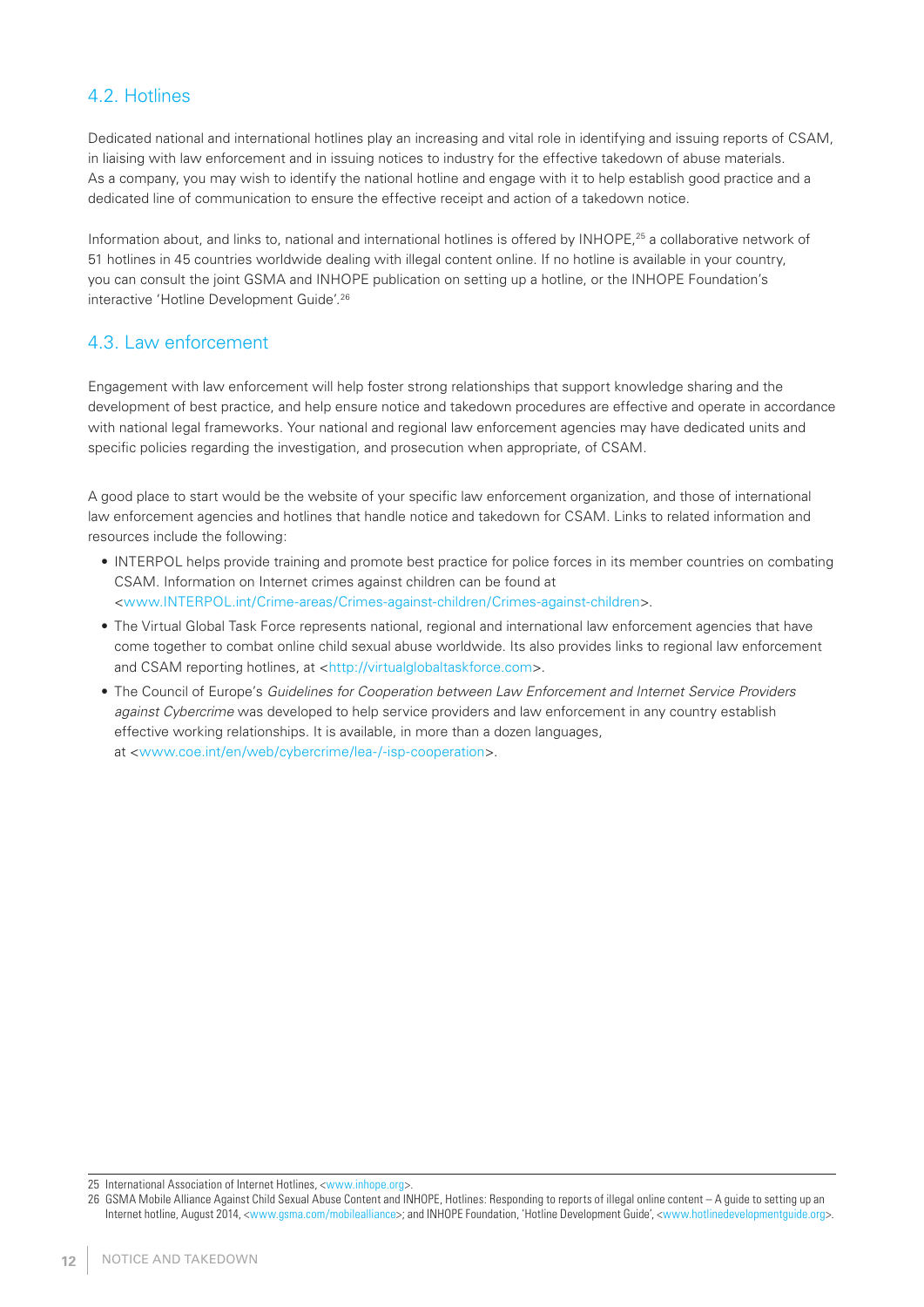# 5. COMPLIMENTARY TOOLS AND CAPABILITIES

Notice and takedown is but one crucial tool to combat child sexual abuse material. When you develop products and services, it is good practice to identify in what ways they could be exploited and misused to sexually exploit children and create or distribute CSAM. Asking such questions helps identify solutions and has led to the development of a number of other tools, resources and practices to help prevent and disrupt the availability of CSAM online. Some of these tools and resources include:

- List of URLs containing CSAM are maintained by a number of hotlines, such as IWF and NCMEC,<sup>27</sup> and made available to member organizations, which can choose to block access to any listed URL.
- INTERPOL maintains and makes available a 'Worst of' list of URLs that can be used to limit the distribution and availability of CSAM on access networks.<sup>28</sup>
- BASELINE, which is being deployed by INTERPOL, is a scheme that will allow industry to scan its systems for CSAM by sending hash signatures to a server over an application programming interface for a 'hit/no hit' response to help identify and remove the material from their networks.
- PhotoDNA, developed by Microsoft, is a technology that automatically helps detect and report the distribution of child exploitation images.29 PhotoDNA can help reduce costs and make notice and takedown more efficient, making it possible to remove images of child sexual abuse more quickly.
- In the industry initiative 'Hash Value Sharing', hotlines such as the IWF,30 NCMEC and INHOPE are creating unique digital fingerprints, or 'hash values', from identified child sexual abuse images. Lists of the hash values are made available to member organizations and may also support international or national initiatives. The Government of the United Kingdom, for example, is using this technology in its newly established Child Abuse Image Database.<sup>31</sup>

<sup>27</sup> IWF, <www.iwf.org.uk/members/member-policies/url-list>; NCMEC, <www.missingkids.org/Exploitation/Industry>

<sup>28</sup> INTERPOL, 'Access Blocking', 2016, <www.INTERPOL.int/Crime-areas/Crimes-against-children/Access-blocking/The-INTERPOL-%22Worst-of%22-list>.

<sup>29</sup> Microsoft, <www.microsoft.com/en-us/photodna>. Also see: INTERPOL, '<www.INTERPOL.int/News-and-media/News/2015/N2015-041>. 30 IWF, 'Hash List "could be game-changer" in the Global Fight against Child Sexual Abuse Images Online', 10 August 2015,

<sup>&</sup>lt;www.iwf.org.uk/about-iwf/news/post/416-hash-list-could-be-game-changer-in-the-global-fight-against-child-sexual-abuse-images-online>.

<sup>31</sup> Government of the UK, 'Guidance: Child abuse image database', 16 November 2015, <www.gov.uk/government/publications/child-abuse-image-database>.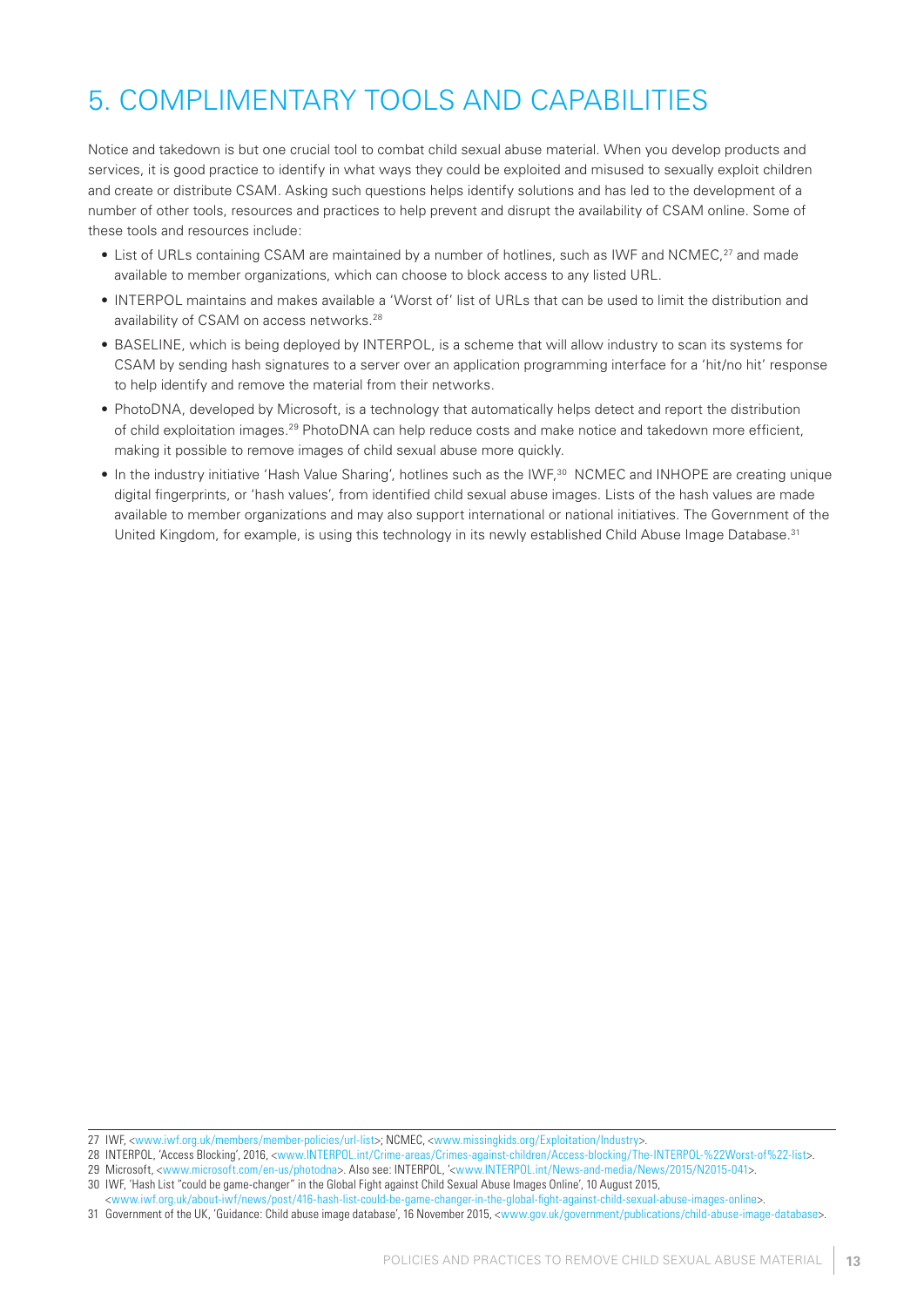# 6. SUMMARY AND CONCLUSIONS

To be effective, notice and takedown requires national, regional and international cooperation and the sharing of information, knowledge and best practice, as evidenced by the tremendous efforts of industry, hotlines, law enforcement and non-governmental organizations in various jurisdictions. Such efforts should inform the revision and development of legal frameworks to ensure strong foundations for action in an increasingly connected world. Interoperability between legal frameworks across borders is necessary to ensure there is no space online for child sexual abuse material.

Combating child sexual abuse material and keeping children safe from sexual exploitation is everyone's responsibility, and needs us all to play our part. You can help ensure your organization supports the identification and elimination of CSAM by using the guidance in this document – and forging relationships with industry colleagues, hotlines and law enforcement to create a better world for children.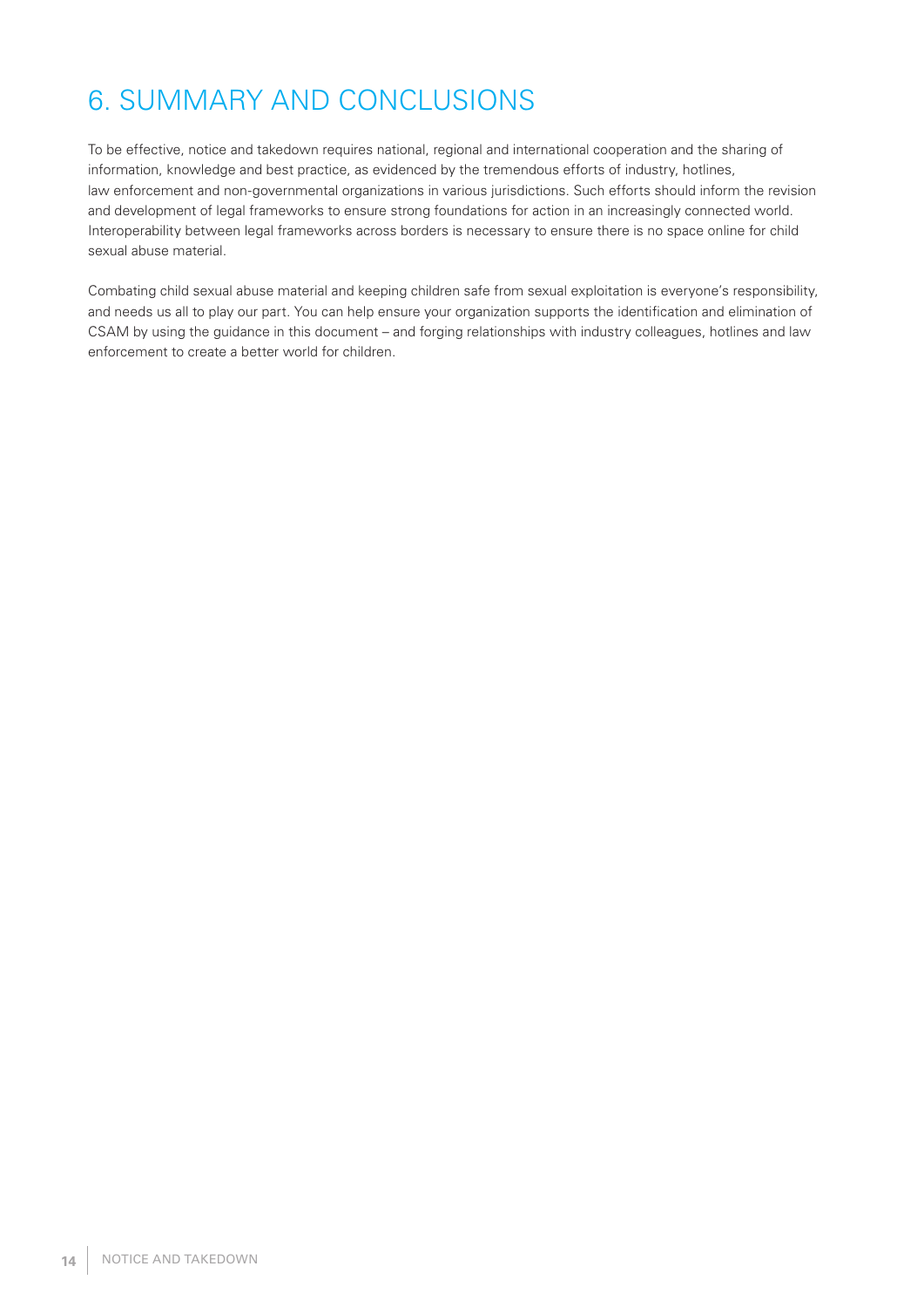#### Further information and guidance on approaches to combating CSAM

*Child Pornography: Model legislation & global review,* 8th edition, International Centre for Missing & Exploited Children, <www.icmec.org/child-pornography-model-legislation>

*Child Safety Online: A practical guide for providers of social media interactive services, UK Council for Child Internet Safety*, <www.gov.uk/government/publications/child-safety-online-a-practical-guide-for-parents-and-carers>

*Global Strategies for Tackling Child Sexual Abuse Material Online,* Sarah Smith, Winston Churchill Memorial Trust, <www.wcmt.org.uk/sites/default/files/report-documents/Smith%20Sarah%20Report%202014.pdf>

*Guidelines for Cooperation between Law Enforcement and Internet Service Providers against Cybercrime,*  Council of Europe, <www.coe.int/en/web/cybercrime/lea-/-isp-cooperation>

*Guidelines for Industry on Child Online Protection,* ITU and UNICEF, <www.unicef.org/csr/COPguidelines.htm>

Hotlines: Responding to reports of illegal online content – A guide to setting up an Internet Hotline, GSMA and INHOPE, <www.inhope.org/tns/resources/UsefulDocuments.aspx>

*Mobile Operator's Contribution to Notice and Take Down in the Context of Illegal Child Sexual Abuse Content,*  GSMA Mobile Alliance Against Child Sexual Abuse Content, <www.gsma.com/mobilealliance>

*Sound Practices Guide to Fight Child Sexual Exploitation Online,* Thorn, <www.wearethorn.org/sound-practices-guide-stopping-child-abuse>

*Child Online Safety Assessment Tool,* UNICEF, <http://www.unicef.org/csr/childrensrightsandinternet.htm>